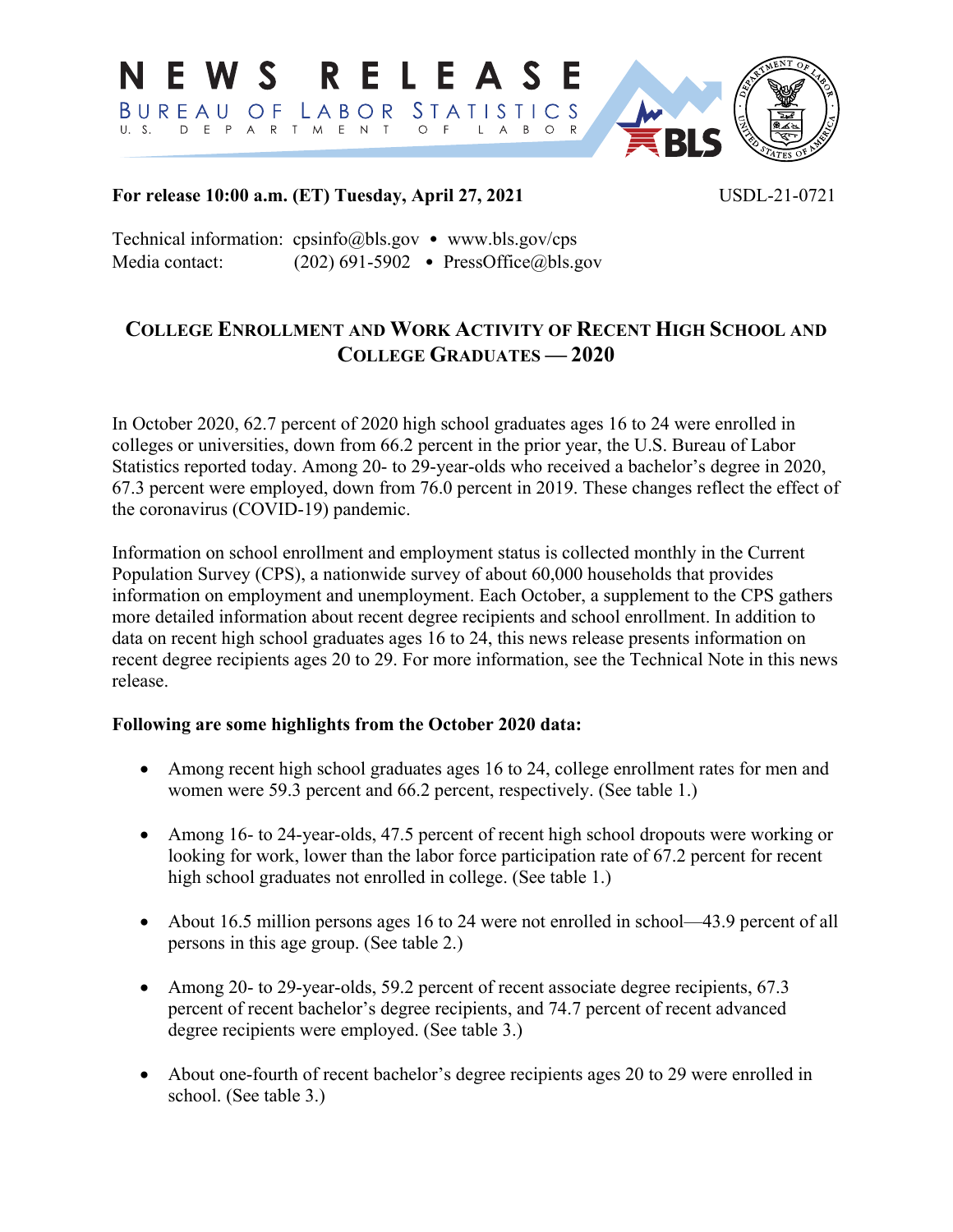• Among 20- to 29-year-olds, unemployment rates for recent associate degree recipients, recent bachelor's degree recipients, and recent advanced degree recipients were 15.8 percent, 12.8 percent, and 12.6 percent, respectively. (See table 3.)

#### **Recent High School Graduates and Dropouts (Ages 16 to 24)**

Of the 3.1 million youth ages 16 to 24 who graduated from high school between January and October 2020, 2.0 million (62.7 percent) were enrolled in college in October. The college enrollment rate of recent high school graduates in October 2020 was down from the rate of 66.2 percent in October 2019. (See table 1.)

Among 2020 high school graduates ages 16 to 24, the college enrollment rate for young women, at 66.2 percent in October 2020, continued to be higher than the rate for young men (59.3 percent). The college enrollment rate of Asians (83.2 percent) also continued to be higher than the rates for recent White (62.9 percent), Black (56.6 percent), and Hispanic (56.2 percent) graduates.

The labor force participation rate (the proportion of the population that is employed or looking for work) for recent high school graduates enrolled in college in October 2020 was 33.0 percent. The participation rates for male and female graduates enrolled in college were 27.7 percent and 37.9 percent, respectively.

Among recent high school graduates enrolled in college in October 2020, about 9 in 10 were full-time students. Recent graduates enrolled as full-time students were less than half as likely to be in the labor force (30.4 percent) as were their peers enrolled part time (67.5 percent).

About 2 in 3 recent high school graduates enrolled in college attended 4-year colleges. Of these students, 24.8 percent participated in the labor force in October 2020, lower than the 50.7 percent for recent graduates enrolled in 2-year colleges.

Recent high school graduates not enrolled in college in October 2020 were much more likely than enrolled graduates to be in the labor force (67.2 percent versus 33.0 percent). For both groups, labor force participation declined from the prior year. The unemployment rate for recent high school graduates not enrolled in college was 19.5 percent in October 2020, higher than the rate of 13.8 percent for recent graduates enrolled in college.

Between October 2019 and October 2020, 575,000 young persons dropped out of high school. While the labor force participation rate for recent dropouts, at 47.5 percent in October 2020, increased over the year, it remained much lower than the rate for recent high school graduates not enrolled in college (67.2 percent). The jobless rate for recent high school dropouts was 7.5 percent in October 2020, compared with 19.5 percent for recent high school graduates not enrolled in college.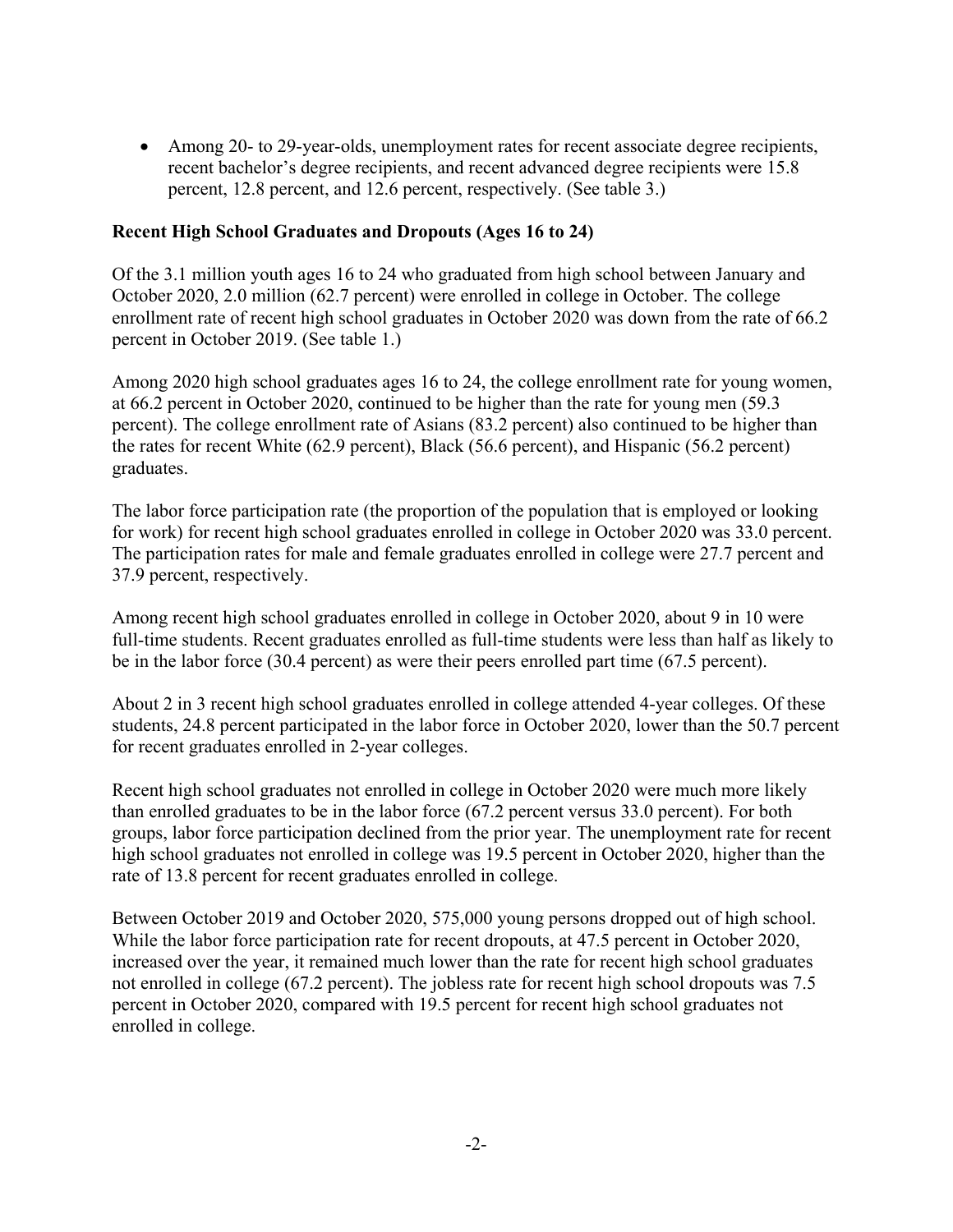## **All Youth Enrolled in High School or College (Ages 16 to 24)**

In October 2020, 21.0 million 16- to 24-year-olds, or 56.1 percent of youth, were enrolled in high school (9.2 million) or in college (11.8 million). The labor force participation rate for youth enrolled in school, at 36.0 percent in October 2020, decreased over the year. The unemployment rate (11.3 percent) for youth enrolled in school increased from the previous year. (See table 2.)

In October 2020, high school students continued to be less likely than college students to participate in the labor force (22.8 percent, compared with 46.3 percent). The participation rates for male and female high school students were 20.8 percent and 24.8 percent, respectively.

Among college students, those enrolled full time were much less likely to participate in the labor force in October 2020 than were part-time students (41.5 percent versus 82.0 percent). Students at 4-year colleges were also less likely to be in the labor force than were students at 2-year schools (43.6 percent and 55.6 percent, respectively). Female college students were more likely to participate in the labor force than their male counterparts (49.7 percent, compared with 42.2 percent). By race and ethnicity, the labor force participation rate was lower for Asian college students (33.2 percent) than for their Black (43.4 percent), White (49.0 percent), and Hispanic (53.7 percent) counterparts.

The unemployment rate for high school students, at 12.7 percent in October 2020, was little changed over the year. The rate for college students (10.8 percent) increased from the previous year.

### **All Youth Not Enrolled in School (Ages 16 to 24)**

In October 2020, 16.5 million persons ages 16 to 24 were not enrolled in school. The labor force participation rate of youth not enrolled in school decreased over the year to 79.2 percent. Among youth not enrolled in school in October 2020, young men continued to be more likely than young women to participate in the labor force (82.5 percent, compared with 75.4 percent). Labor force participation rates for not-enrolled men and women were highest for those with a bachelor's degree or higher (92.8 percent and 90.8 percent, respectively) and lowest for men and women with less than a high school diploma (66.8 percent and 47.0 percent, respectively). (See table 2.)

The unemployment rate for youth ages 16 to 24 not enrolled in school, at 11.3 percent in October 2020, increased from the previous year. Among not-enrolled youth who did not have a high school diploma, unemployment rates in October 2020 were 10.2 percent for young men and 11.2 percent for young women. The jobless rates of young men and young women with at least a bachelor's degree were 8.6 percent and 7.9 percent, respectively. Among youth not enrolled in school, the unemployment rate was higher for Blacks (20.1 percent) than for Hispanics (11.0 percent), Whites (9.7 percent), and Asians (8.7 percent).

### **Recent College Graduates (Ages 20 to 29)**

Between January and October 2020, 1.0 million 20- to 29-year-olds earned a bachelor's degree; of these, 692,000 (or 67.3 percent) were employed in October 2020, down from 76.0 percent in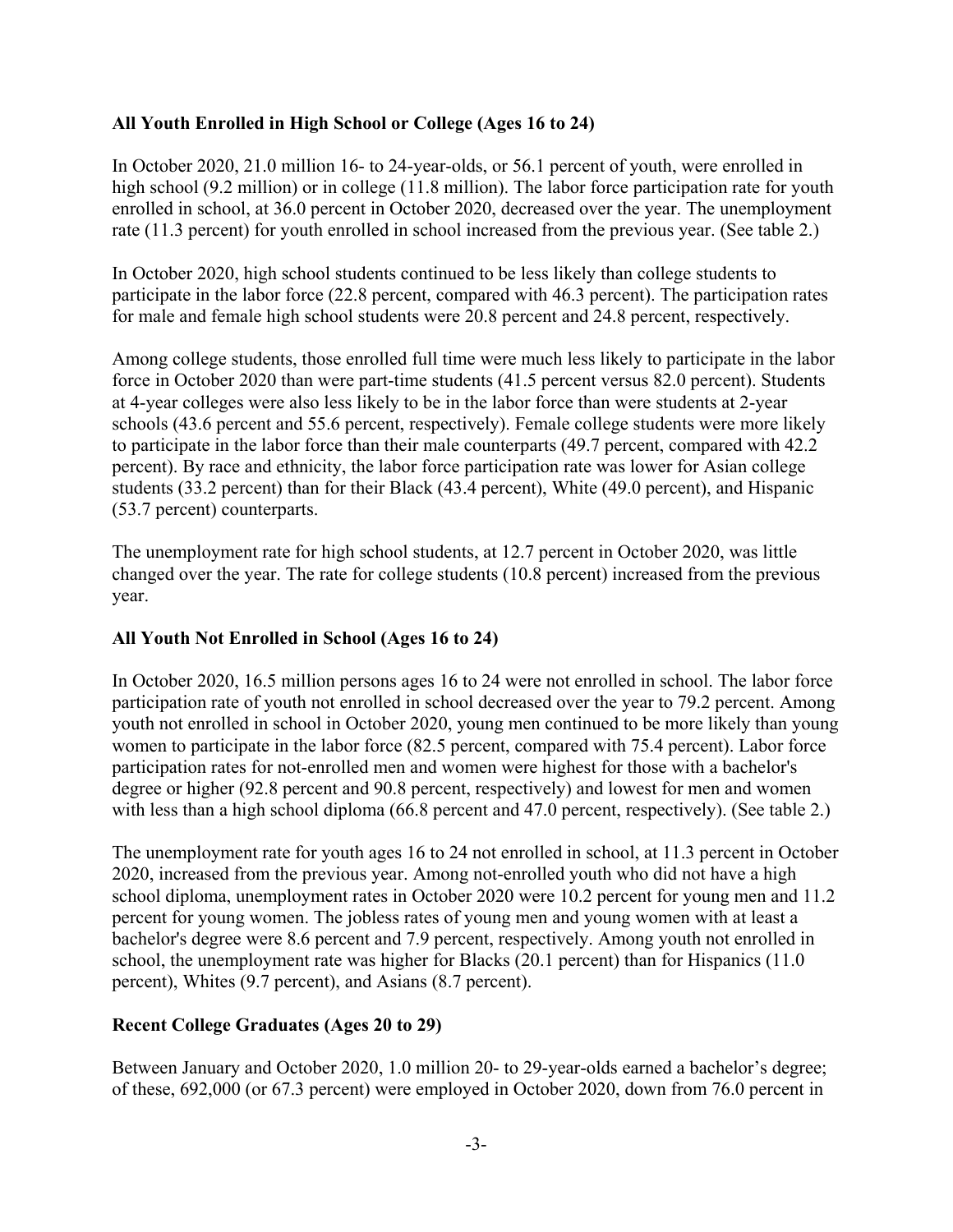October 2019. The unemployment rate for recent college graduates with a bachelor's degree increased to 12.8 percent in October 2020. (See table 3.)

In October 2020, 67.6 percent of male recent bachelor's degree recipients and 67.1 percent of female recent bachelor's degree recipients were employed. The jobless rates for recent male and female bachelor's degree recipients were 16.1 percent and 10.2 percent, respectively.

About one-quarter (or 273,000) of recent bachelor's degree recipients were enrolled in school in October 2020. These recent graduates who were enrolled in school were much less likely to be employed than those who were not enrolled (42.0 percent versus 76.4 percent).

Between January and October 2020, 306,000 persons ages 20 to 29 earned an advanced degree that is, a master's, professional, or doctoral degree. In October 2020, 74.7 percent of those who recently earned an advanced degree were employed, compared with 82.3 percent in October 2019. The unemployment rate for recent advanced degree recipients was 12.6 percent in October 2020.

### **Recent Associate Degree Recipients (Ages 20 to 29)**

Of the 335,000 20- to 29-year-olds who completed an associate degree between January and October 2020, 59.2 percent were employed in October 2020, down from 71.3 percent in the previous year. The unemployment rate for recent associate degree recipients was 15.8 percent in October 2020. (See table 3.)

Recent associate degree recipients ages 20 to 29 were more likely to have completed an academic program than a vocational program (57.3 percent, compared with 42.7 percent). Associate degrees in academic programs are primarily in the arts and sciences and are often transferable to a bachelor's degree program, while associate degrees in vocational programs prepare graduates for a specific occupation.

In October 2020, 143,000 (or 42.7 percent) recent associate degree recipients were enrolled in school. Of these recent recipients who were enrolled in school, 49.3 percent were employed, compared with 66.5 percent for recent associate degree recipients who were not enrolled in school.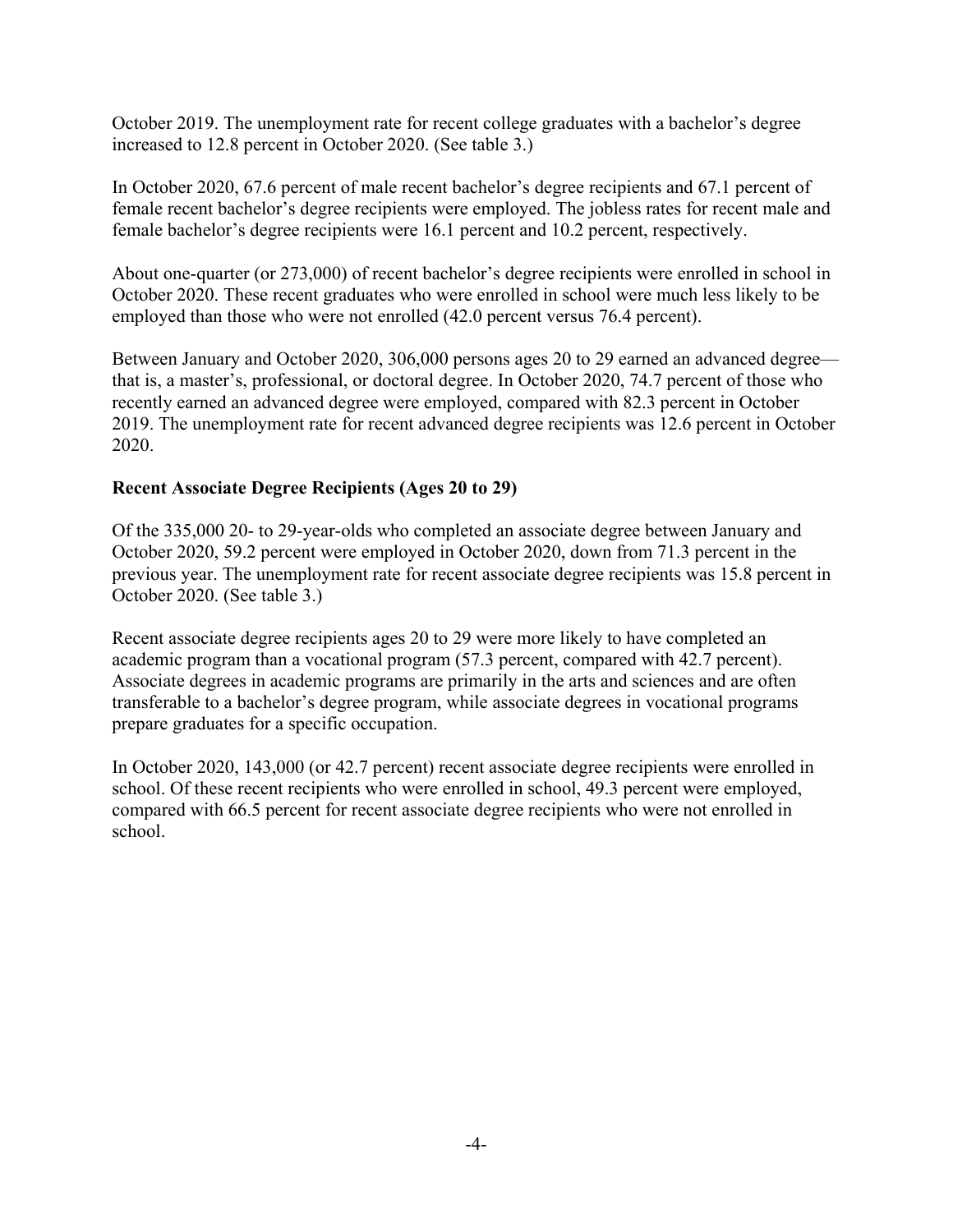#### **Technical Note**

The estimates in this release were obtained from a supplement to the October Current Population Survey (CPS), a monthly survey of about 60,000 eligible households that provides information on the labor force, employment, and unemployment for the nation. The CPS is conducted monthly for the Bureau of Labor Statistics by the U.S. Census Bureau. Data in this release relate to the school enrollment status of persons in the civilian noninstitutional population in the calendar week that includes the 12th of October. Data about recent high school graduates and dropouts and the enrollment status of youth refer to persons 16 to 24 years of age. Data about recent associate degree recipients and college graduates refer to persons 20 to 29 years of age.

Updated population controls for the CPS are introduced annually with the release of January data. Additional information about population controls is available on the BLS website at www.bls.gov/cps/documentation.htm#pop.

Information in this release will be made available to sensory impaired individuals upon request. Voice phone: (202) 691-5200; Federal Relay Service: (800) 877-8339.

#### **Reliability of the estimates**

Statistics based on the CPS are subject to both sampling and nonsampling error. When a sample, rather than the entire population, is surveyed, there is a chance that the sample estimates may differ from the true population values they represent. The component of this difference that occurs because samples differ by chance is known as *sampling error*, and its variability is measured by the standard error of the estimate. There is about a 90 percent chance, or level of confidence, that an estimate based on a sample will differ by no more than 1.6 standard errors from the true population value because of sampling error. BLS analyses are generally conducted at the 90 percent level of confidence.

The CPS data also are affected by *nonsampling error*. Nonsampling error can occur for many reasons, including the failure to sample a segment of the population, inability to obtain information for all respondents in the sample, inability or unwillingness of respondents to provide correct information, and errors made in the collection or processing of the data.

Additional information about the reliability of data from the CPS and estimating standard errors is available at

www.bls.gov/cps/documentation.htm#reliability.

#### **Concepts**

*School enrollment*. Respondents were asked whether they were currently enrolled in a regular school,

including day or night school in any type of public, parochial, or other private school. Regular schooling is that which may advance a person toward a high school diploma or a college, university, or professional degree. Such schools include elementary schools, junior or senior high schools, and colleges and universities.

Other schooling, including trade schools; on-thejob training; and courses that do not require physical presence in school, such as correspondence courses or other courses of independent study, is included only if the credits granted count towards promotion in regular school.

*Full-time and part-time enrollment in college*. College students are classified as attending full time if they were taking 12 hours of classes or more (or 9 hours of graduate classes) during an average school week and as part time if they were taking fewer hours.

*High school graduation status*. Persons who were not enrolled in school at the time of the survey were asked whether they had graduated from high school. Those who had graduated were asked when they completed their high school education. Persons who had not graduated, that is, school dropouts, were asked when they last attended a regular school. Those who were enrolled in college at the time of the survey also were asked when they graduated from high school.

*Recent high school graduates*. Persons age 16 to 24 who completed high school in the calendar year of the survey (January through October) are recent high school graduates.

*Recent high school dropouts*. Persons age 16 to 24 who were not enrolled in school at the time of the survey, attended school a year earlier, and did not have a high school diploma are recent dropouts.

*Recent college graduates*. Persons age 20 to 29 who completed a bachelor's degree or an advanced degree—that is, a master's, professional (such as law or medicine), or doctoral degree—in the calendar year of the survey (January through October) are recent college graduates.

*Recent associate degree recipients*. Persons age 20 to 29 who completed an associate degree (either an academic program or a vocational program) in the calendar year of the survey (January through October) are recent associate degree recipients. Associate degrees in academic programs are primarily in the arts and sciences and may be transferable to a bachelor's degree program, while associate degrees in vocational programs prepare graduates for a specific occupation.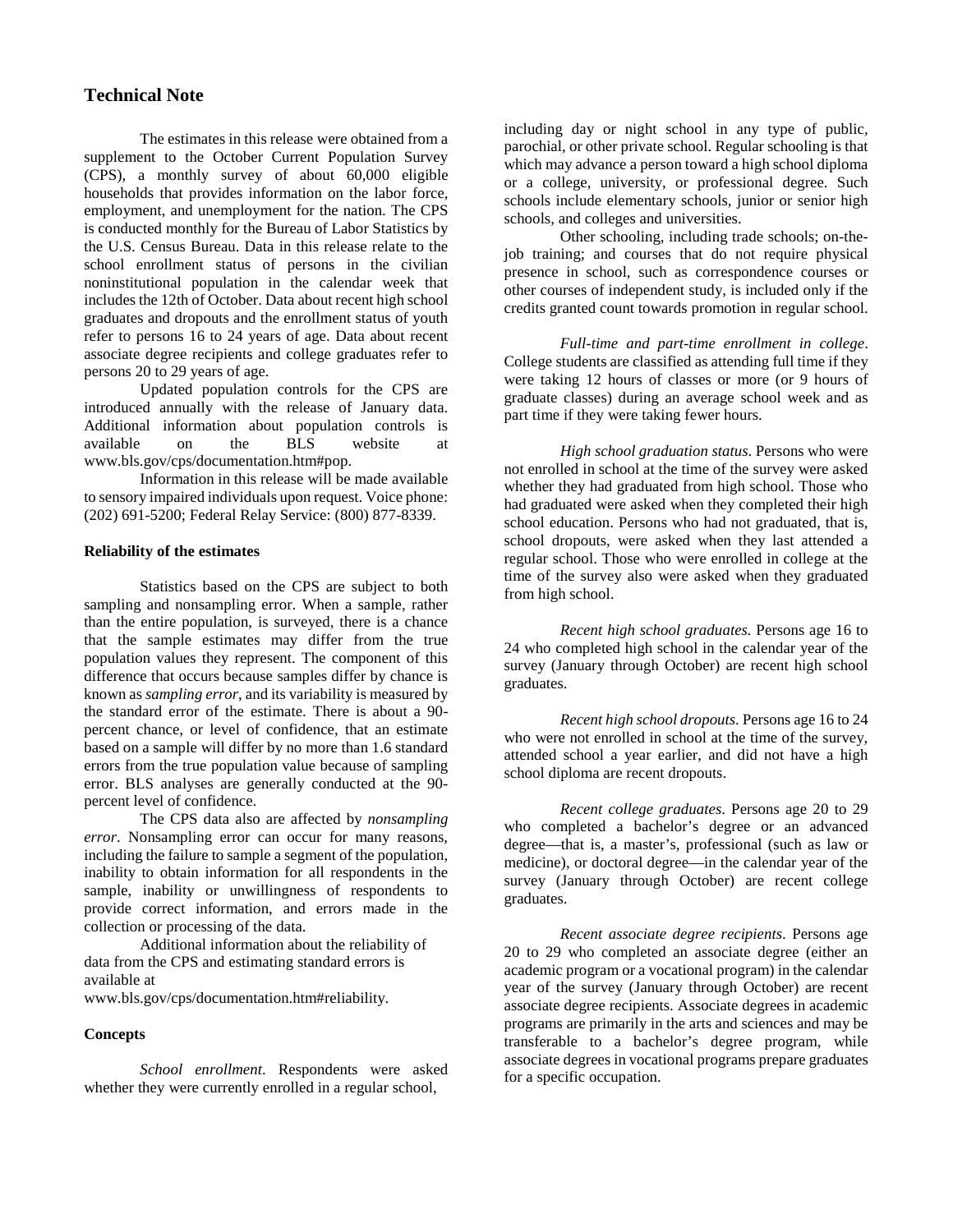**Table 1. Labor force status of 2020 high school graduates and 2019-2020 high school dropouts 16 to 24 years old by school enrollment, educational attainment, sex, race, and Hispanic or Latino ethnicity, October 2020**

[Numbers in thousands]

| Characteristic                      | Civilian<br>noninsti-<br>tutional<br>population | Civilian labor force |                          |          |                          |            |      |                       |
|-------------------------------------|-------------------------------------------------|----------------------|--------------------------|----------|--------------------------|------------|------|-----------------------|
|                                     |                                                 | Total                | Percent of<br>population | Employed |                          | Unemployed |      | Not in labor<br>force |
|                                     |                                                 |                      |                          | Total    | Percent of<br>population | Number     | Rate |                       |
| <b>RECENT HIGH SCHOOL GRADUATES</b> |                                                 |                      |                          |          |                          |            |      |                       |
|                                     | 3,118                                           | 1,427                | 45.8                     | 1,186    | 38.0                     | 241        | 16.9 | 1,691                 |
|                                     | 1,581                                           | 703                  | 44.5                     | 580      | 36.7                     | 123        | 17.5 | 878                   |
|                                     | 1.537                                           | 724                  | 47.1                     | 605      | 39.4                     | 118        | 16.3 | 813                   |
|                                     | 2.304                                           | 1.157                | 50.2                     | 971      | 42.1                     | 187        | 16.1 | 1.147                 |
|                                     | 461                                             | 148                  | 32.1                     | 119      | 25.8                     | 29         | 19.5 | 313                   |
|                                     |                                                 |                      |                          |          |                          |            |      |                       |
|                                     | 190                                             | 40                   | 21.1                     | 40       | 21.1                     |            |      | 150                   |
|                                     | 764                                             | 393                  | 51.4                     | 302      | 39.6                     | 91         | 23.1 | 371                   |
| <b>Enrolled in college</b>          |                                                 |                      |                          |          |                          |            |      |                       |
|                                     | 1.955                                           | 645                  | 33.0                     | 556      | 28.4                     | 89         | 13.8 | 1.310                 |
|                                     | 621                                             | 315                  | 50.7                     | 263      | 42.3                     | 52         | 16.6 | 306                   |
|                                     | 1,335                                           | 331                  | 24.8                     | 294      | 22.0                     | 37         | 11.2 | 1,004                 |
|                                     | 1.819                                           | 553                  | 30.4                     | 476      | 26.2                     | 78         | 14.0 | 1,266                 |
|                                     | 136                                             | 92                   | 67.5                     | 80       | 58.9                     | 12         | 12.6 | 44                    |
|                                     | 938                                             | 260                  | 27.7                     | 231      | 24.6                     | 29         | 11.2 | 678                   |
|                                     | 1.017                                           | 386                  | 37.9                     | 326      | 32.0                     | 60         | 15.6 | 632                   |
|                                     | 1.450                                           | 540                  | 37.2                     | 471      | 32.4                     | 70         | 12.9 | 910                   |
|                                     | 261                                             | 49                   | 18.8                     | 42       | 16.2                     |            |      | 212                   |
|                                     |                                                 | 27                   |                          | 27       |                          |            |      | 132                   |
|                                     | 158                                             |                      | 16.9                     |          | 16.9                     |            |      |                       |
|                                     | 429                                             | 181                  | 42.2                     | 149      | 34.8                     | 32         | 17.5 | 248                   |
| Not enrolled in college             |                                                 |                      |                          |          |                          |            |      |                       |
|                                     | 1.162                                           | 781                  | 67.2                     | 629      | 54.2                     | 152        | 19.5 | 381                   |
|                                     | 643                                             | 444                  | 69.0                     | 349      | 54.3                     | 94         | 21.2 | 200                   |
|                                     | 519                                             | 338                  | 65.1                     | 280      | 53.9                     | 58         | 17.2 | 181                   |
|                                     | 854                                             | 617                  | 72.3                     | 500      | 58.6                     | 117        | 19.0 | 237                   |
|                                     | 201                                             | 99                   | 49.4                     | 77       | 38.4                     | 22         | 22.2 | 102                   |
|                                     | 32                                              | 13                   |                          | 13       |                          |            |      | 18                    |
|                                     | 335                                             | 212                  | 63.3                     | 153      | 45.7                     | 59         | 27.8 | 123                   |
|                                     |                                                 |                      |                          |          |                          |            |      |                       |
| <b>RECENT HIGH SCHOOL DROPOUTS</b>  |                                                 |                      |                          |          |                          |            |      |                       |
|                                     | 575                                             | 273                  | 47.5                     | 253      | 43.9                     | 20         | 7.5  | 302                   |
|                                     | 329                                             | 170                  | 51.7                     | 158      | 48.0                     | 12         | 7.2  | 159                   |
|                                     | 246                                             | 103                  | 41.9                     | 95       | 38.5                     | 8          | 8.0  | 143                   |
|                                     | 415                                             | 206                  | 49.6                     | 192      | 46.2                     | 14         | 6.8  | 209                   |
|                                     |                                                 |                      |                          |          |                          |            |      |                       |
|                                     | 60                                              | 17                   |                          | 11       |                          |            |      | 43                    |
|                                     | 31                                              | 24                   |                          | 24       |                          |            |      |                       |
|                                     | 178                                             | 78                   | 44.1                     | 70       | 39.3                     |            | 10.8 | 100                   |

<sup>1</sup> Data refer to persons who graduated from high school in January through October 2020.

² Data refer to persons who dropped out of school between October 2019 and October 2020.

NOTE: Detail for the above race groups (White, Black or African American, and Asian) do not sum to totals because data are not presented for all races. Persons whose ethnicity is identified as Hispanic or Latino may be of any race. Updated population controls are introduced annually with the release of January data. Dash indicates no data or data that do not meet publication criteria (values not shown where base is less than 75,000).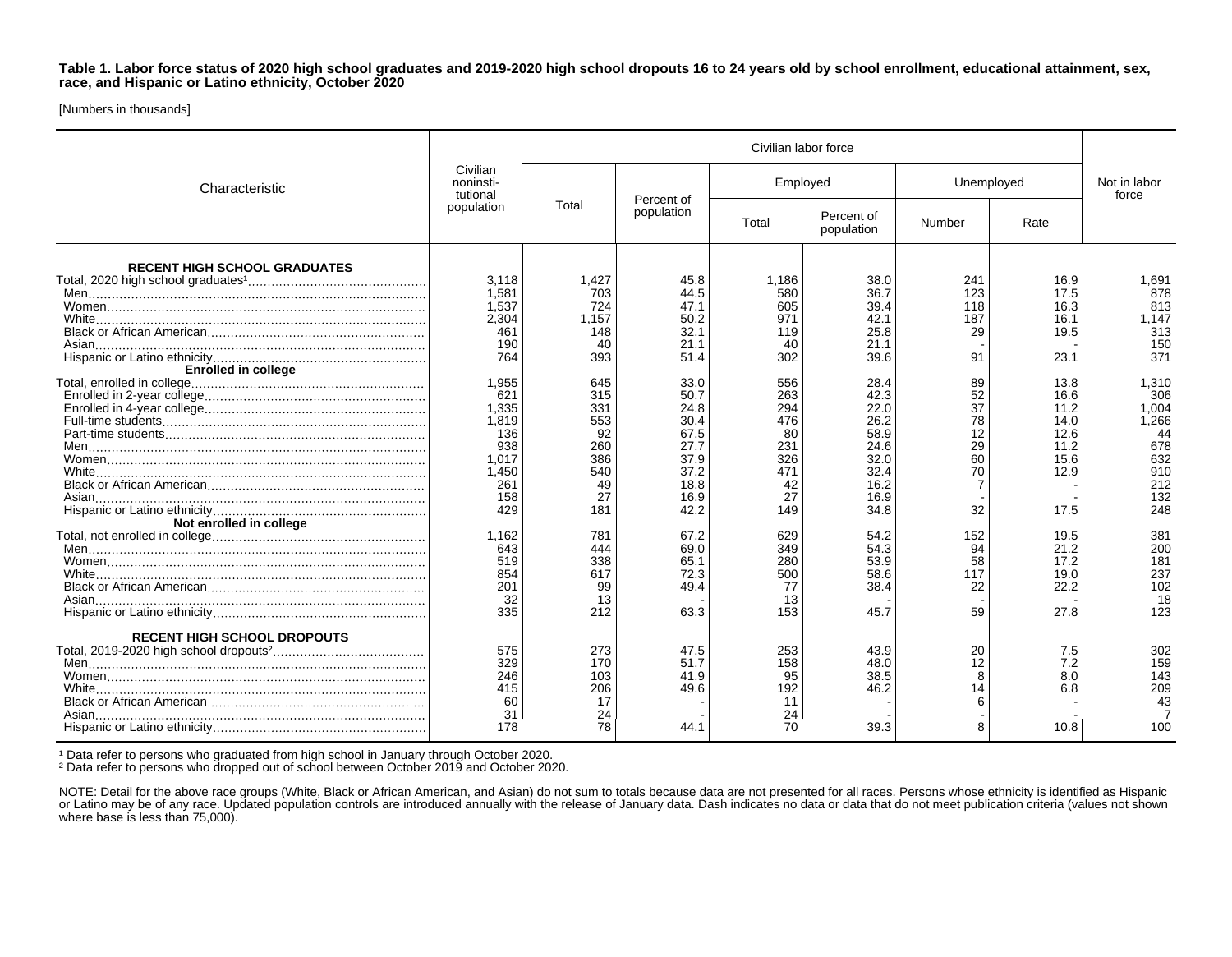**Table 2. Labor force status of persons 16 to 24 years old by school enrollment, educational attainment, sex, race, and Hispanic or Latino ethnicity, October 2020**

[Numbers in thousands]

| Characteristic            |                                                                                                                                                                          | Civilian labor force                                                                                                                                       |                                                                                                                                                      |                                                                                                                                                            |                                                                                                                                                      |                                                                                                                         |                                                                                                                                           |                                                                                                                                                                  |
|---------------------------|--------------------------------------------------------------------------------------------------------------------------------------------------------------------------|------------------------------------------------------------------------------------------------------------------------------------------------------------|------------------------------------------------------------------------------------------------------------------------------------------------------|------------------------------------------------------------------------------------------------------------------------------------------------------------|------------------------------------------------------------------------------------------------------------------------------------------------------|-------------------------------------------------------------------------------------------------------------------------|-------------------------------------------------------------------------------------------------------------------------------------------|------------------------------------------------------------------------------------------------------------------------------------------------------------------|
|                           | Civilian<br>noninsti-<br>tutional<br>population                                                                                                                          | Total                                                                                                                                                      | Percent of<br>population                                                                                                                             | Employed                                                                                                                                                   |                                                                                                                                                      | Unemployed                                                                                                              |                                                                                                                                           | Not in labor<br>force                                                                                                                                            |
|                           |                                                                                                                                                                          |                                                                                                                                                            |                                                                                                                                                      | Total                                                                                                                                                      | Percent of<br>population                                                                                                                             | Number                                                                                                                  | Rate                                                                                                                                      |                                                                                                                                                                  |
|                           | 37.468                                                                                                                                                                   | 20.597                                                                                                                                                     | 55.0                                                                                                                                                 | 18,264                                                                                                                                                     | 48.7                                                                                                                                                 | 2.334                                                                                                                   | 11.3                                                                                                                                      | 16,870                                                                                                                                                           |
| <b>Enrolled in school</b> |                                                                                                                                                                          |                                                                                                                                                            |                                                                                                                                                      |                                                                                                                                                            |                                                                                                                                                      |                                                                                                                         |                                                                                                                                           |                                                                                                                                                                  |
|                           | 21.012<br>9.214<br>4.757<br>4.456<br>6.704<br>1,416<br>440<br>2,190<br>11.798<br>2.703<br>9,095<br>10.395<br>1.403<br>5.254<br>6,544<br>8,495<br>1,589<br>1.185<br>2,492 | 7,564<br>2.097<br>991<br>1,106<br>1,657<br>275<br>51<br>355<br>5,467<br>1,503<br>3,964<br>4.316<br>1,151<br>2.215<br>3,252<br>4,165<br>689<br>393<br>1,337 | 36.0<br>22.8<br>20.8<br>24.8<br>24.7<br>19.4<br>11.6<br>16.2<br>46.3<br>55.6<br>43.6<br>41.5<br>82.0<br>42.2<br>49.7<br>49.0<br>43.4<br>33.2<br>53.7 | 6,710<br>1.832<br>826<br>1,005<br>1.481<br>212<br>47<br>310<br>4,878<br>1,324<br>3,554<br>3.865<br>1.013<br>1.947<br>2,931<br>3,790<br>579<br>332<br>1,192 | 31.9<br>19.9<br>17.4<br>22.6<br>22.1<br>14.9<br>10.7<br>14.2<br>41.3<br>49.0<br>39.1<br>37.2<br>72.2<br>37.1<br>44.8<br>44.6<br>36.5<br>28.0<br>47.8 | 855<br>266<br>165<br>101<br>176<br>64<br>45<br>589<br>178<br>410<br>451<br>138<br>268<br>321<br>375<br>110<br>61<br>145 | 11.3<br>12.7<br>16.6<br>9.1<br>10.6<br>23.1<br>12.6<br>10.8<br>11.9<br>10.4<br>10.4<br>12.0<br>12.1<br>9.9<br>9.0<br>16.0<br>15.6<br>10.9 | 13,448<br>7.116<br>3,766<br>3,350<br>5,047<br>1,141<br>389<br>1,835<br>6,331<br>1,200<br>5,131<br>6,079<br>252<br>3,039<br>3,292<br>4,330<br>899<br>792<br>1.155 |
| Not enrolled in school    | 16,456<br>3.396<br>13,059<br>8,796<br>1,165<br>4.414<br>1.997<br>1.219<br>7,659<br>814<br>3,229<br>2.038<br>1.579<br>12,259<br>2.482<br>649<br>4.172                     | 13,033<br>2.284<br>10.748<br>7,256<br>778<br>3,597<br>1.749<br>1,131<br>5.777<br>382<br>2,305<br>1.656<br>1,433<br>9.865<br>1,876<br>503<br>3,157          | 79.2<br>67.3<br>82.3<br>82.5<br>66.8<br>81.5<br>87.6<br>92.8<br>75.4<br>47.0<br>71.4<br>81.3<br>90.8<br>80.5<br>75.6<br>77.5<br>75.7                 | 11,554<br>1.957<br>9,597<br>6,367<br>699<br>3,100<br>1.534<br>1.034<br>5.187<br>339<br>2,028<br>1.499<br>1,320<br>8,908<br>1.498<br>460<br>2,809           | 70.2<br>57.6<br>73.5<br>72.4<br>59.9<br>70.2<br>76.8<br>84.8<br>67.7<br>41.7<br>62.8<br>73.6<br>83.6<br>72.7<br>60.4<br>70.8<br>67.3                 | 1,479<br>327<br>1,152<br>889<br>80<br>498<br>215<br>97<br>590<br>43<br>277<br>157<br>113<br>958<br>378<br>44<br>348     | 11.3<br>14.3<br>10.7<br>12.3<br>10.2<br>13.8<br>12.3<br>8.6<br>10.2<br>11.2<br>12.0<br>9.5<br>7.9<br>9.7<br>20.1<br>8.7<br>11.0           | 3,423<br>1.112<br>2,311<br>1,540<br>387<br>817<br>248<br>88<br>1,883<br>432<br>923<br>382<br>146<br>2,394<br>606<br>146<br>1,015                                 |

<sup>1</sup> Includes a small number of persons enrolled in grades below high school.

² Includes persons with a high school diploma or equivalent.

³ Includes persons with bachelor's, master's, professional, and doctoral degrees.

NOTE: Detail for the above race groups (White, Black or African American, and Asian) do not sum to totals because data are not presented for all races. Persons whose ethnicity is identified as Hispanic or Latino may be of any race. Updated population controls are introduced annually with the release of January data. Dash indicates no data or data that do not meet publication criteria (values not shown where base is less than 75,000).